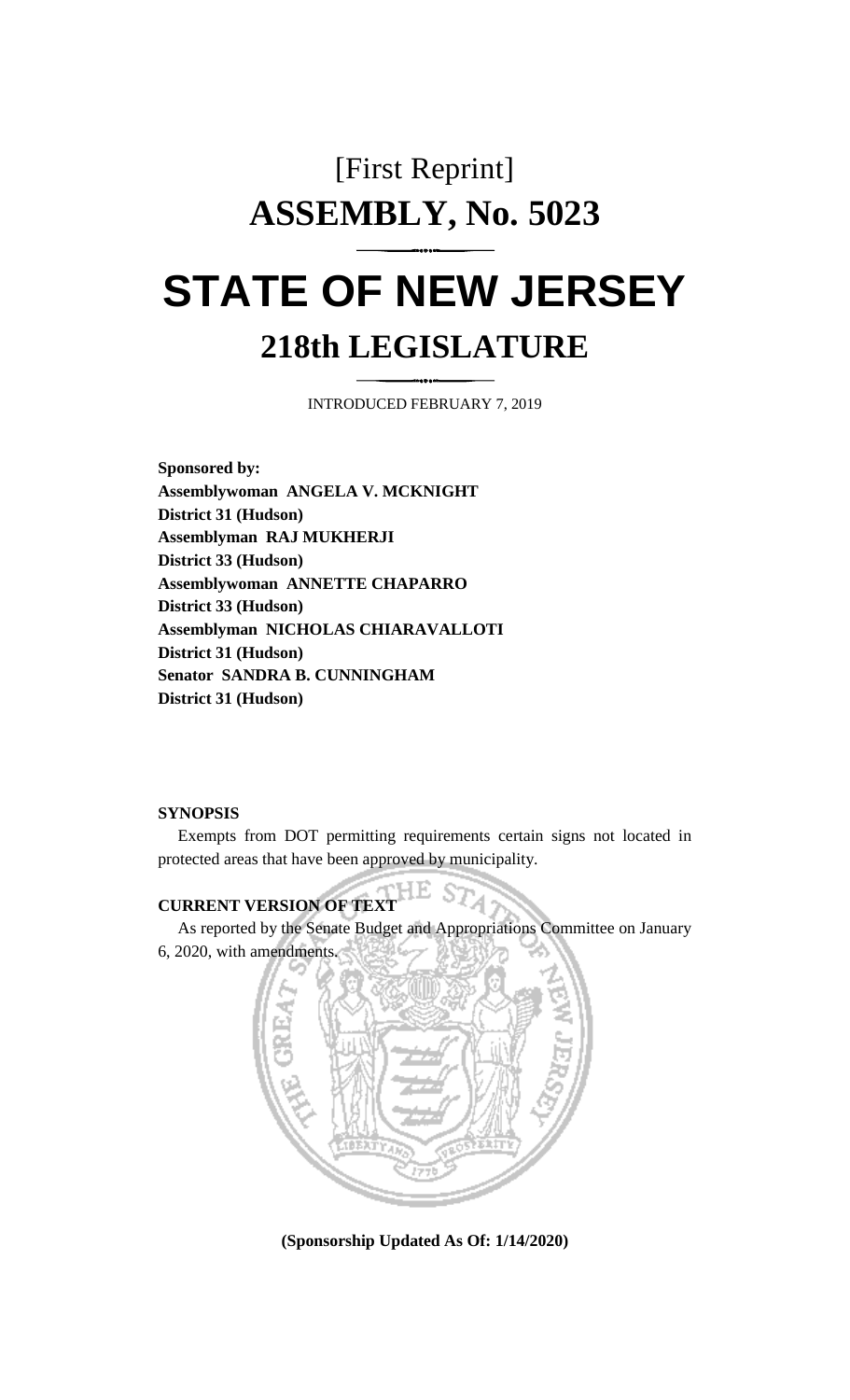## **A5023** [1R] MCKNIGHT, MUKHERJI

 **AN ACT** concerning certain signs and permit requirements and amending P.L.1991, c.413. **BE IT ENACTED** *by the Senate and General Assembly of the State of New Jersey:* 1. Section 3 of P.L.1991, c.413 (C.27:5-7) is amended to read as follows: 3. As used in **[**this act**]** P.L.1991, c.413 (C.27:5-5 et seq.): "Advertisement or advertising" means the use of any outdoor display or sign upon real property within public view, which is intended to invite or draw the attention of the public to any goods, merchandise, property, business, services, entertainment, amusement or other commercial or noncommercial messages. "Commissioner" means the Commissioner of Transportation. "Department" means the Department of Transportation. "Highway" means any road, thoroughfare, street, boulevard, lane, court, trailway, right-of-way or easement used for, or laid out and intended for public passage of vehicles or persons. "Interstate System" means those highways which are a part of the National Highway System and constructed within this State and approved by the Secretary of Transportation of the United States as an official portion of the **[**national**]** National System of Interstate and Defense Highways, pursuant to the provisions of Title 23 of the United States Code. "Limited access highway" means a highway especially designed for through traffic, over which abutters have no easement or right of light, air or direct access by reason of the fact that their property abuts upon that limited access highway. "Main-traveled way" means the traveled way of a highway on which through traffic is carried. In the case of a divided highway, the traveled way of each separate roadway carrying traffic in opposite directions is a main traveled way. "Main-traveled way" shall not include frontage roads, turning roadways, or parking areas. "National Highway System" means the Federal-aid Highway System, as defined in 23 U.S.C. s.103, which includes: the Interstate Highway System and all of its principal arterials, including those not previously designated as part of the National Highway System, and international border crossings on those routes; intermodal connectors, which shall include all highways that provide motor vehicle access between the National Highway System and major intermodal transportation facilities; the Strategic Highway Network, which serves as the network of highways important to United States strategic defense; and Strategic Highway Network connectors to major military installations.

**EXPLANATION – Matter enclosed in bold-faced brackets [thus] in the above bill is not enacted and is intended to be omitted in the law.**

**Matter underlined thus is new matter.**

**Matter enclosed in superscript numerals has been adopted as follows: Senate SBA committee amendments adopted January 6, 2020.**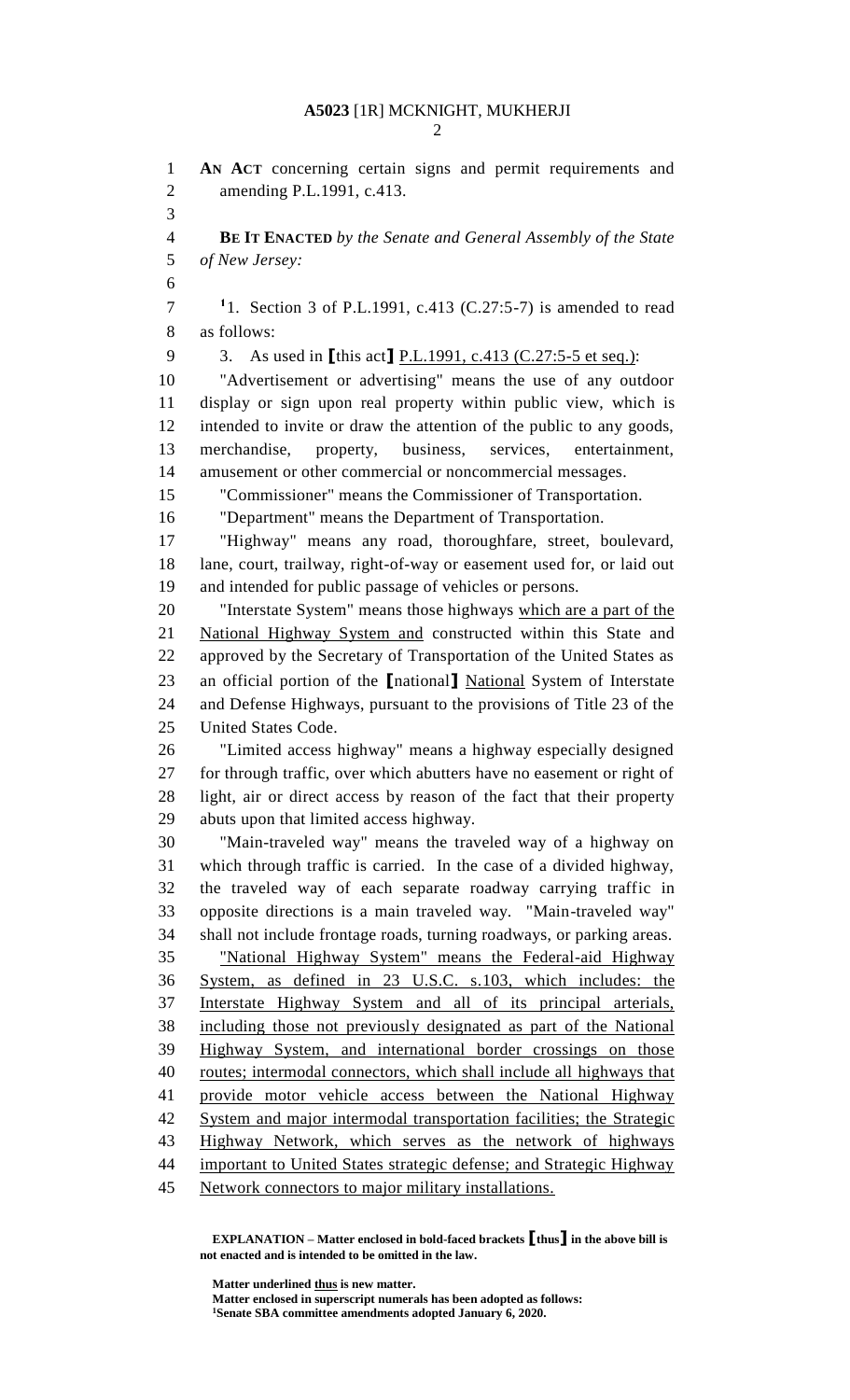"Primary System" means any highway which is a part of the National Highway System and so designated by the State of New Jersey and approved by the federal authorities pursuant to Title 23 of the United States Code.

 "Protected areas" mean all areas inside the boundaries of this State which are adjacent to and within 660 feet of the edge of the right-of-way of highways in the **[**Interstate and Primary Systems**]** National Highway System as defined in 23 U.S.C. s.103 and those areas inside the boundaries of this State which are visible from the highway but beyond 660 feet of the edge of the right-of-way of the **[**Interstate and Primary Systems**]** National Highway System and are outside urban areas.

 "Public view" means the area visible to persons traveling or operating motor vehicles at the legal speed limit on a highway.

 "Sign" means any outdoor display or advertising on real property within public view which is intended to attract, or which does attract, the attention of pedestrians or the operators, attendants, or passengers of motor vehicles using the roads, highways, and other public thoroughfares and places, and shall include any writing, printing, painting, display, emblem, drawing, sign, or other device whether placed on the ground, rocks, trees, tree stumps or other natural structures, or on a building, structure, signboard, billboard, wallboard, roofboard, frame, support, fence, or elsewhere, and any lighting or other accessories used in conjunction therewith.

 "Street furniture" means an object placed or installed adjacent to 26 the street for public use, which shall include, but not be limited to, a bench, trash and recycling receptacle, public bicycle-sharing parking structure, telephone booth, or Wi-Fi kiosk.

 "Urban area" means a place as designated by the U.S. Bureau of the Census having a population of 5,000 or more within boundaries to be fixed by responsible State and local officials in cooperation with each other, subject to approval by the Secretary of Transportation of the United States. The boundaries shall, at a minimum, encompass the entire place designated by the U.S. Bureau of the Census.

 "Visible" means capable of being seen and comprehended without visual aid by persons traveling on the highway.**<sup>1</sup>**

- (cf: P.L.1991, c.413, s.3)
- 

40 **1 [1. ]**  $\underline{2}$  **1** Section 8 of P.L.1991,  $\underline{1}$  **c.** <sup>1</sup> 413 (C.27:5-12) is amended to read as follows:

 8. Unless otherwise provided for in **[**this act**]** P.L.1991, c.413 (C.27:5-5 et seq.), no permit shall be required for the use, maintenance, or erection of a sign or other device which is to be used solely for any of the following purposes:

 a. **[**To**]** to advertise exclusively for sale or rent the property upon which the sign or other device is located;